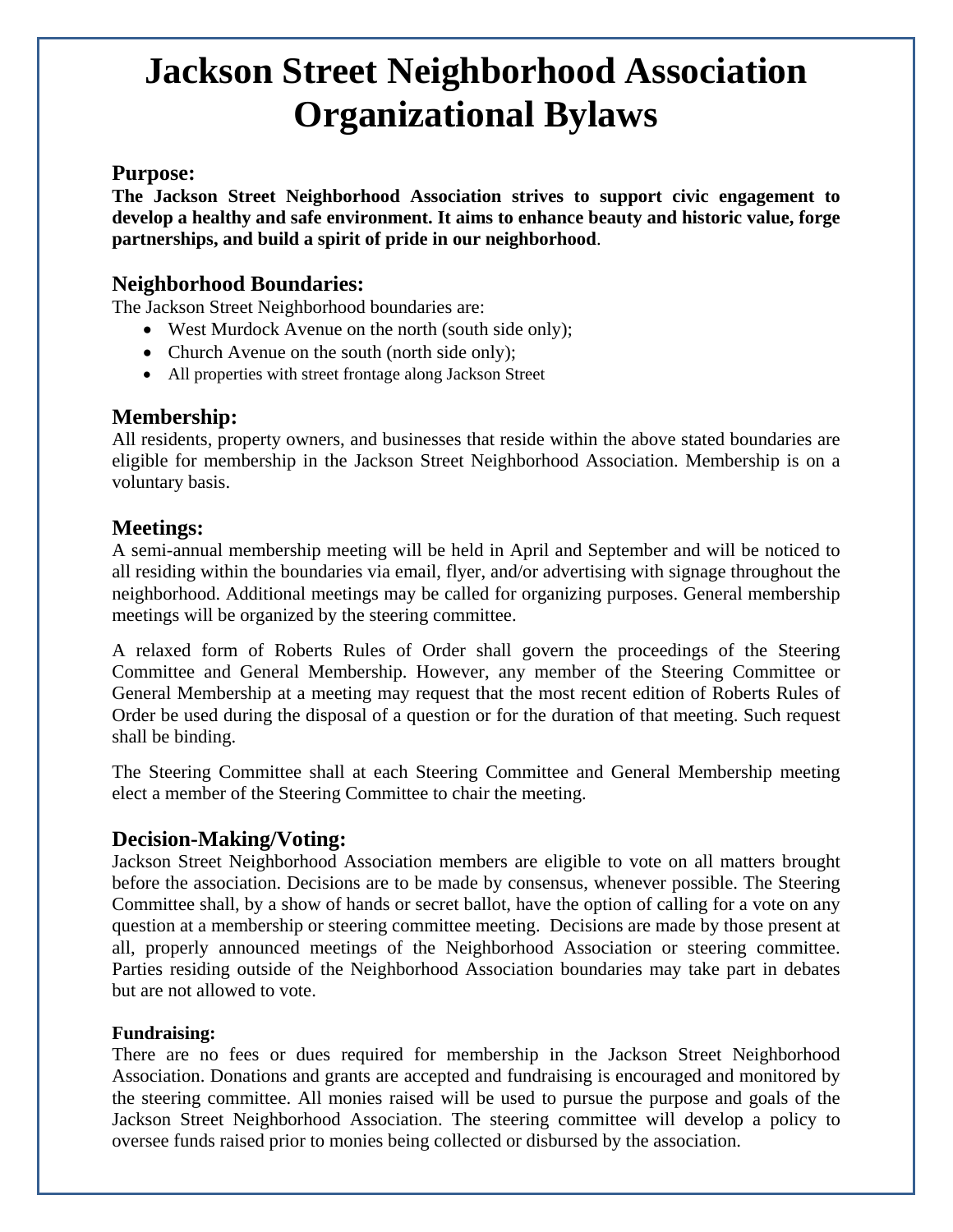## **Steering Committee:**

The Jackson Street Neighborhood Association shall be led by a Steering Committee consisting of at least five (5) members but no more than eleven (11) members who volunteer on a two-year basis. Throughout the inaugural year ONLY (April 2016 – March 2017) members of the steering committee shall be the members of the organizing Core Team.

Thereafter, open positions on the Steering Committee shall be elected by the general membership at the annual April meeting to serve for two (2) consecutive years beginning on May 1st of the year elected.

Any resident, property owner or business representative who resides within the stated boundaries aged 18 years or older is eligible to be a member of the steering committee.

Terms of Office are staggered. The initial appointments for one (1) year terms and for two (2) year terms will be determined at the first Steering Committee meeting. Upon expiration of initial terms of office, all future elections will be for two (2) year terms.

All votes taken by the Steering Committee must follow the decision-making process outlined within this document. Steering committee meetings shall take place in February, March, July, August, and as deemed necessary.

Regular meetings & special meetings of the Steering Committee shall be held with notice at a time and place to be determined by the Steering Committee.

Prohibitions: The Steering Committee shall not endorse any candidate(s) for political office. No member may act as a spokesperson or represent the association without approval of the Board of Directors.

Any member of the Steering Committee may be relieved of their term of service by a majority vote of the other Steering Committee members for non-adherence to the duties described elsewhere in this document.

## **Duties of the Steering Committee:**

- Understand and demonstrate a commitment to the Neighborhood Association's purpose.
- Lead the Neighborhood Association by focusing on membership, issues of concern and opportunities as guided by the purpose.
- Manage affairs of the Neighborhood Association and assure that members are informed of meetings.
- Plan for and facilitate meetings of the general membership and steering committee.
- Establish a plan for maintaining and encouraging involvement in the Neighborhood Association.
- Keep current with the issues and trends that affect the neighborhood.
- Attend meetings regularly/contribute knowledge and skills by participating actively in meetings, committee work, and projects.
- Avoid potential conflicts of interest.
- Ensure the Neighborhood Association is in compliance with all legal and regulatory requirements.